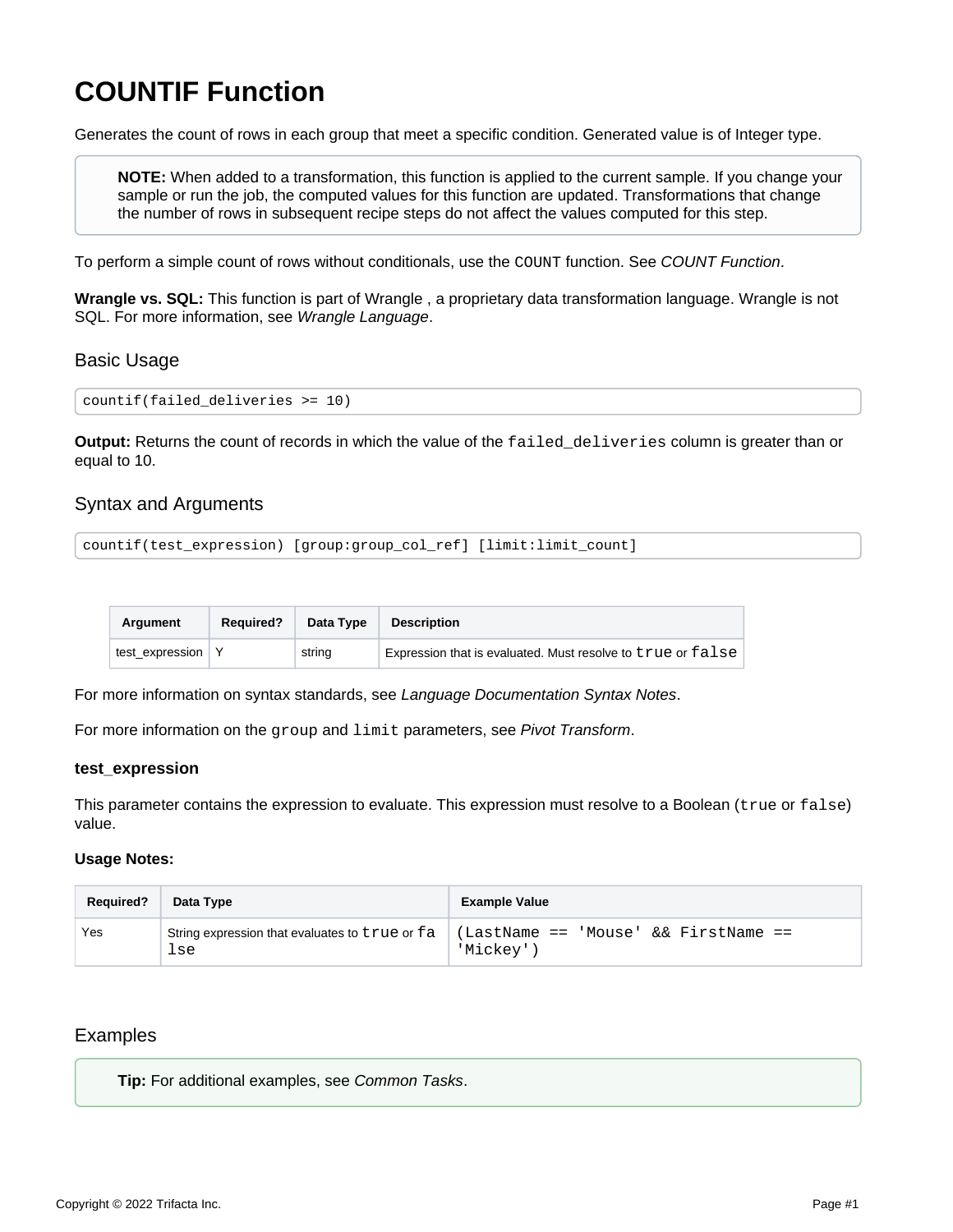## **Example - COUNTIF Functions**

This section provides simple examples for how to use the COUNTIF and COUNTIFA functions. These functions include the following:

- COUNTIF Count the number of values within a group that meet a specific condition. See [COUNTIF Function](#page-0-0).
- COUNTAIF Count the number of non-null values within a group that meet a specific condition. See [COUNTAIF Function](https://docs.trifacta.com/display/r087/COUNTAIF+Function).

## **Source:**

The following data identifies sales figures by salespeople for a week:

| <b>EmployeeId</b> | <b>Date</b> | <b>Sales</b>   |
|-------------------|-------------|----------------|
| S001              | 1/23/17     | 25             |
| S002              | 1/23/17     | 40             |
| S003              | 1/23/17     | 48             |
| S001              | 1/24/17     | 81             |
| S002              | 1/24/17     | 11             |
| S003              | 1/24/17     | 25             |
| S001              | 1/25/17     | 9              |
| S002              | 1/25/17     | 40             |
| S003              | 1/25/17     |                |
| S001              | 1/26/17     | 77             |
| S002              | 1/26/17     | 83             |
| S003              | 1/26/17     |                |
| S001              | 1/27/17     | 17             |
| S002              | 1/27/17     | 71             |
| S003              | 1/27/17     | 29             |
| S001              | 1/28/17     |                |
| S002              | 1/28/17     |                |
| S003              | 1/28/17     | 14             |
| S001              | 1/29/17     | $\overline{2}$ |
| S002              | 1/29/17     | 7              |
| S003              | 1/29/17     | 99             |

## **Transformation:**

You are interested in the count of dates during the week when each salesperson sold less than 50 units, not factoring the weekend. First, you try the following:

| Transformation Name | Pivot columns |
|---------------------|---------------|
|---------------------|---------------|